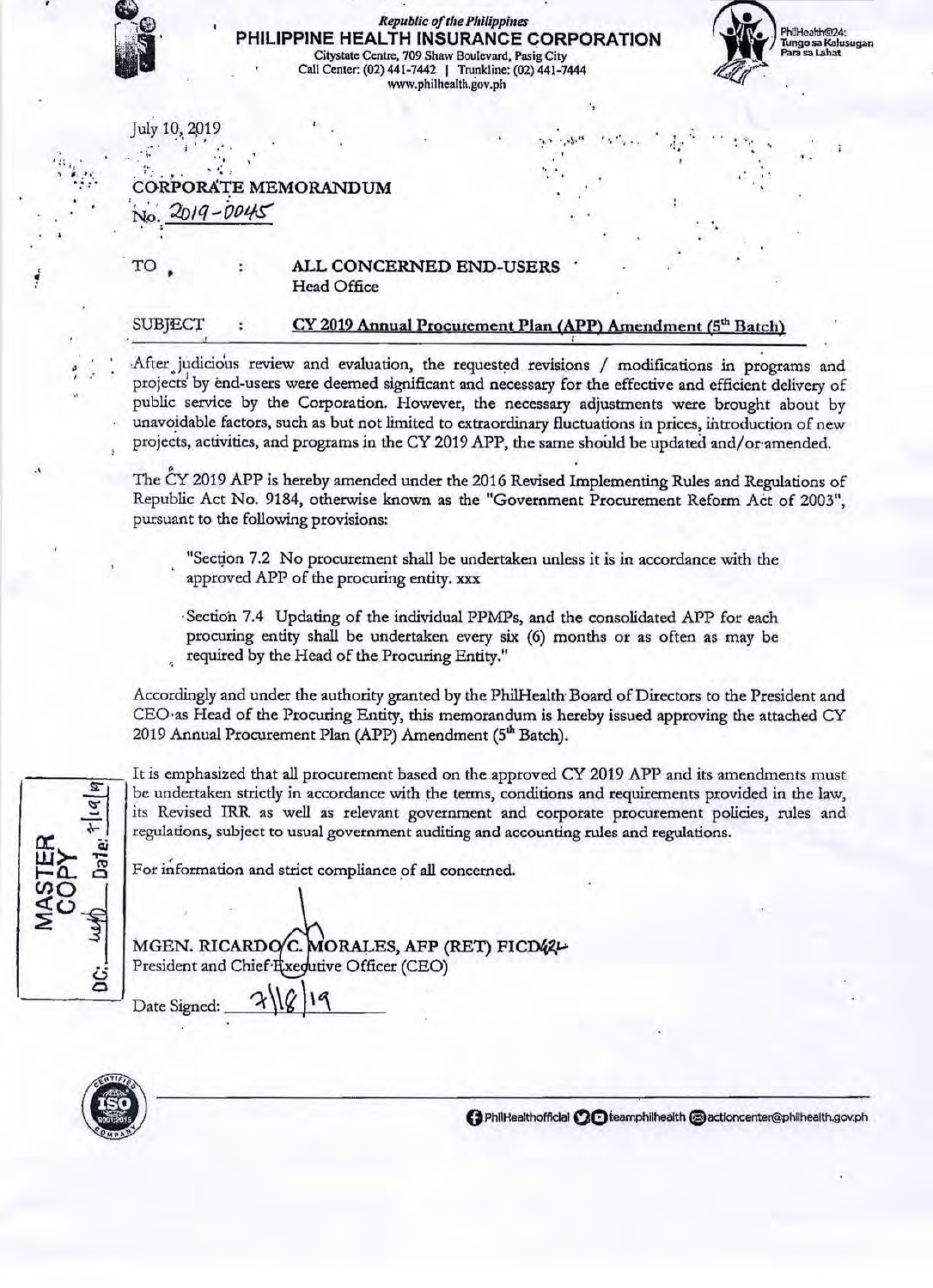|            |                                                                                               |                                                                           |                                                                                                                     |                          |                                | <b>Schedule for Each Procurement Activity</b> |                     |                    |            | <b>Estimated Budget (PhP)</b> |    | Remarks<br>(brief<br>description of                                                                                                    |
|------------|-----------------------------------------------------------------------------------------------|---------------------------------------------------------------------------|---------------------------------------------------------------------------------------------------------------------|--------------------------|--------------------------------|-----------------------------------------------|---------------------|--------------------|------------|-------------------------------|----|----------------------------------------------------------------------------------------------------------------------------------------|
| Code (PAP) | Procurement Program/ Project                                                                  | PMO/End-<br>User                                                          | Mode of Procurement                                                                                                 | Ads/Post<br>of<br>IB/REI | Sub/<br>Open of<br><b>Bids</b> | Notice of<br>Award                            | Contract<br>Signing | Source of<br>Funds | Total      | <b>MOOE</b>                   | CO | Program/<br>Project)                                                                                                                   |
| 50201010   | <b>Traveling Expenses</b>                                                                     | Office of the<br>Area Vice<br>President for<br>Visayas (Area<br>III       |                                                                                                                     |                          |                                |                                               |                     | CY 2019<br>COB     | 500,000.00 | 500,000.00                    |    | To<br>fund/replenish<br>the traveling<br>expenses of the<br>Office of the<br>Vice President<br>for 2nd & 3rd<br>Quarter of the<br>year |
| 5029999005 | Mid-Year Assessment and Planning                                                              | Office of the<br>Area Vice<br>President for<br>Mindanao Area<br>(Area IV) | Negotiated<br>Procurement - Lease of<br>Real Property and<br>Venue                                                  |                          |                                |                                               |                     | CY 2019<br>COB     | 59,700.00  | 59,700.00                     |    | Augmentation<br>of budget                                                                                                              |
| 5029901001 | Procurement of Advertising Services<br>National Tabloid                                       | Corporate<br>Communication<br>Department                                  | Negotiated Procuement -<br>Scientific, Scholarly or<br>Artistic Work, Exclusive<br>Technology and Media<br>Services |                          |                                |                                               |                     | CY 2019<br>COB     | 936,496.00 | 936,496.00                    |    |                                                                                                                                        |
| 5029999005 | Conduct of Data Privacy<br>Consultancy (Area IV)                                              | Corporate<br>Information<br>Security<br>Department                        | Negotiated<br>Procurement - Lease of<br>Real Property and<br>Venue                                                  |                          |                                |                                               |                     | CY 2019<br>COB     | 176,785.00 | 176,785.00                    |    | Additional<br>funds                                                                                                                    |
| 5029901002 | Marketing and Promotional -<br>Giveaways/Promotional: Christmas<br>Giveaways - USB Stylus Pen | Corporate<br>Marketing<br>Department                                      | Negotiated<br>Procurement - Small<br>Value Procurement                                                              |                          |                                |                                               |                     | CY 2019<br>COB     | 775,000.00 | 775,000.00                    |    |                                                                                                                                        |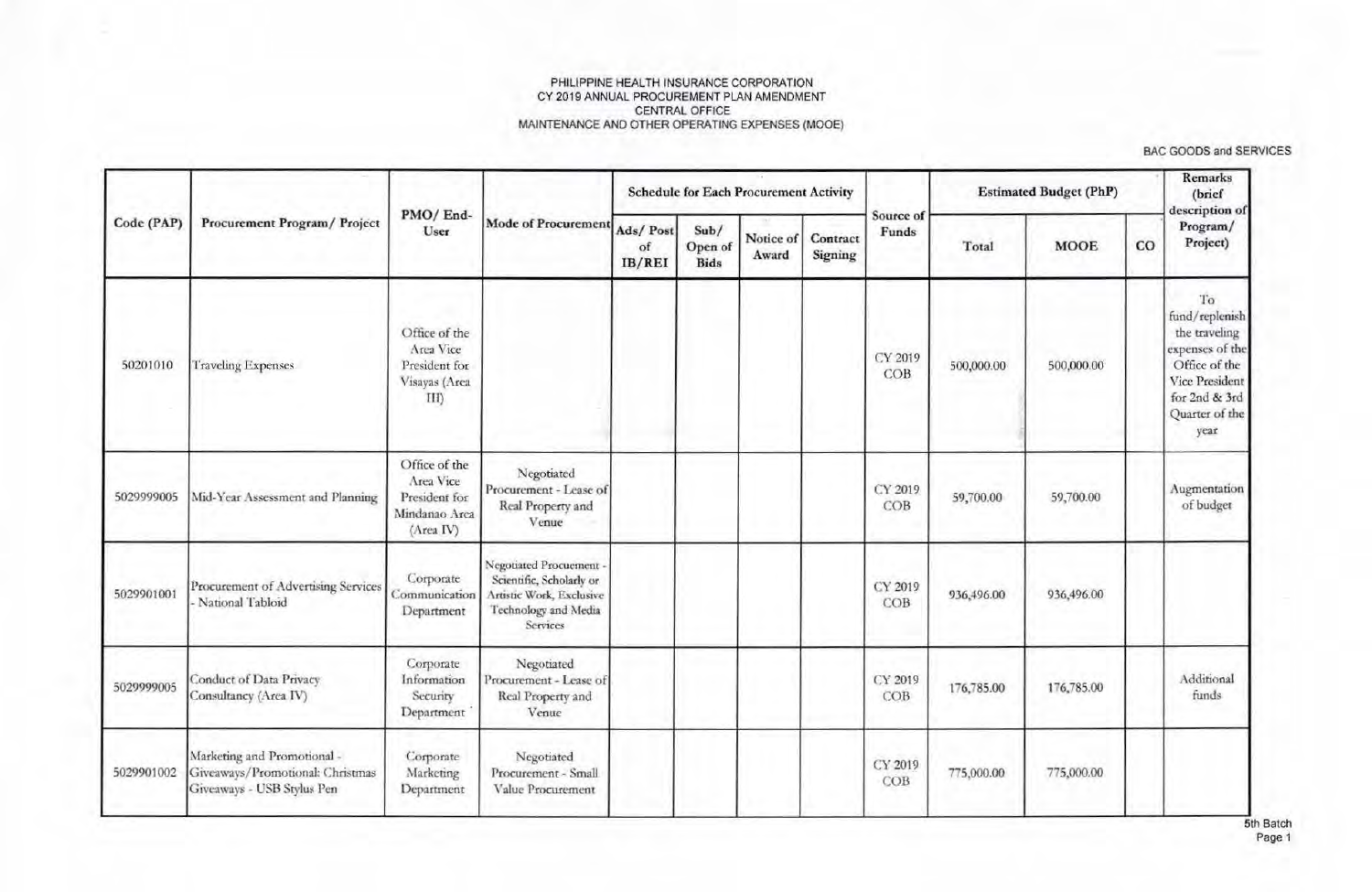|            |                                                                                                                                                                                                                                  |                                                      |                                                                    |                          |                                | <b>Schedule for Each Procurement Activity</b> |                     |                    |              | <b>Estimated Budget (PhP)</b> |    | <b>Remarks</b><br>(brief<br>description of                                 |
|------------|----------------------------------------------------------------------------------------------------------------------------------------------------------------------------------------------------------------------------------|------------------------------------------------------|--------------------------------------------------------------------|--------------------------|--------------------------------|-----------------------------------------------|---------------------|--------------------|--------------|-------------------------------|----|----------------------------------------------------------------------------|
| Code (PAP) | Procurement Program/ Project                                                                                                                                                                                                     | PMO/End-<br>User                                     | Mode of Procurement                                                | Ads/Post<br>of<br>IB/REI | Sub/<br>Open of<br><b>Bids</b> | Notice of<br>Award                            | Contract<br>Signing | Source of<br>Funds | Total        | <b>MOOE</b>                   | CO | Program/<br>Project)                                                       |
| 5029903002 | <b>Committee Meeting Expense</b>                                                                                                                                                                                                 | Corporate<br>Planning<br>Department                  |                                                                    |                          |                                |                                               |                     | CY 2019<br>COB     | 500,000.00   | 500,000.00                    |    | For the<br>orientation of<br>Central Office<br>personnel on<br>the UHC Act |
| 5029901002 | Conduct of Public Consultation<br>Meeting on the Draft Implementing<br>Rules and Regulation of R.A. 11228,<br>otherwise known as An Act<br>Providing for the Mandatory<br>PhilHealth Coverage for All Persons<br>with Disability | Corporate<br>Planning<br>Department                  | Negotiated<br>Procurement - Small<br>Value Procurement             |                          |                                |                                               |                     | CY 2019<br>COB     | 150,000.00   | 150,000.00                    |    |                                                                            |
|            | Contingency                                                                                                                                                                                                                      | Corporate<br>Planning<br>Department                  |                                                                    |                          |                                |                                               |                     | CY 2019<br>COB     | 5,000.00     | 5,000.00                      |    |                                                                            |
| 5020201001 | Seminar/Workshop on Records<br>Counter Disaster Preparedness and<br><b>Business Continuity</b>                                                                                                                                   | Disaster and<br>Emergency<br>Preparedness<br>Program | Negotiated<br>Procurement - Lease of<br>Real Property and<br>Venue |                          |                                |                                               |                     | CY 2019<br>COB     | 848, 842. 25 | 848, 842. 25                  |    |                                                                            |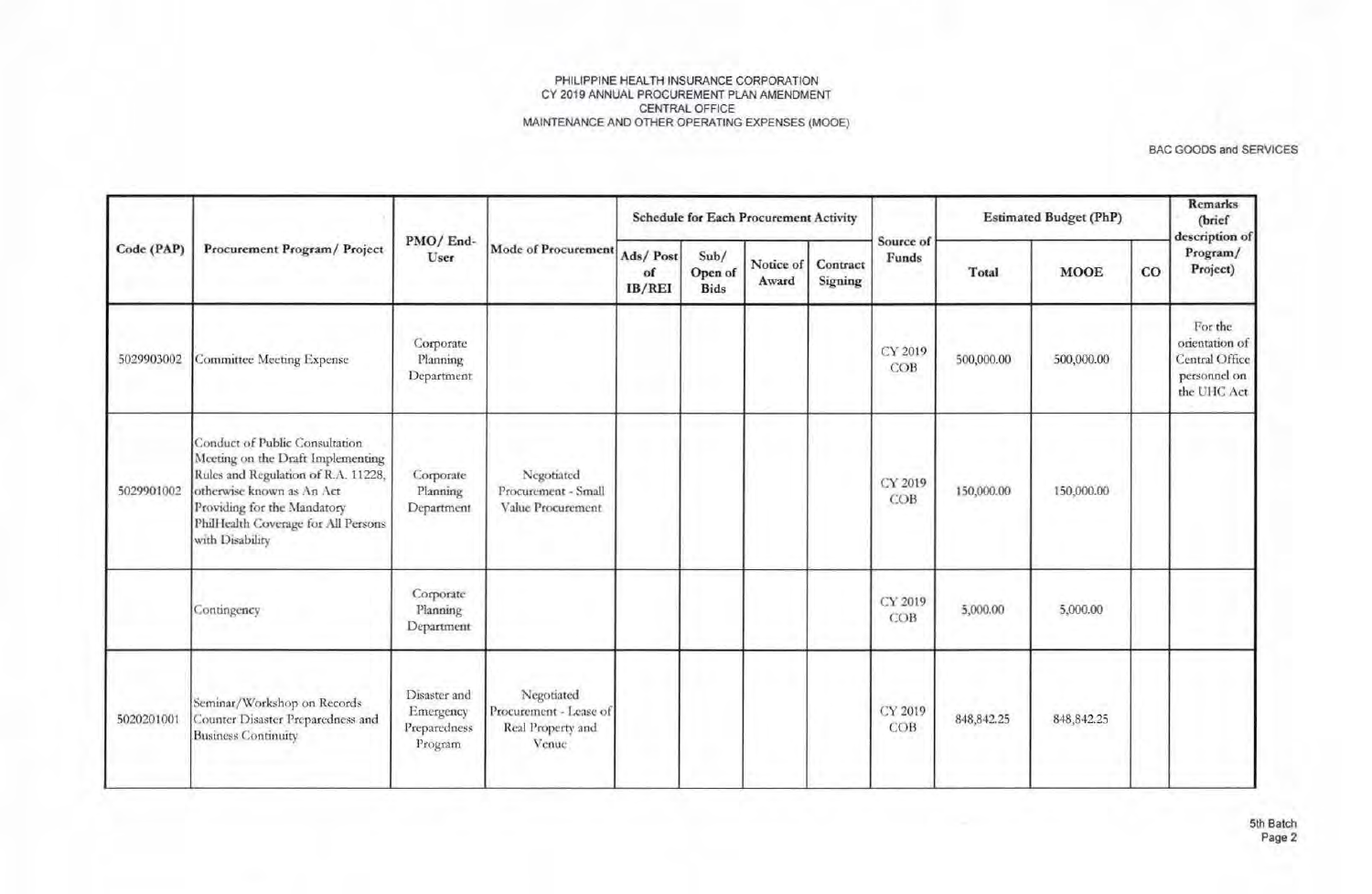| Code (PAP) |                                                                                                                  |                                                      | Mode of Procurement                                                |                          |                                | <b>Schedule for Each Procurement Activity</b> |                     |                    |              | <b>Estimated Budget (PhP)</b> |             | <b>Remarks</b><br>(brief<br>description of<br>Program/<br>Project) |
|------------|------------------------------------------------------------------------------------------------------------------|------------------------------------------------------|--------------------------------------------------------------------|--------------------------|--------------------------------|-----------------------------------------------|---------------------|--------------------|--------------|-------------------------------|-------------|--------------------------------------------------------------------|
|            | Procurement Program/ Project                                                                                     | PMO/End-<br>User                                     |                                                                    | Ads/Post<br>of<br>IB/REI | Sub/<br>Open of<br><b>Bids</b> | Notice of<br>Award                            | Contract<br>Signing | Source of<br>Funds | Total        | <b>MOOE</b>                   | $_{\rm CO}$ |                                                                    |
| 5020201001 | Conduct of Orientation on Human<br>Induced Disaster among PRO NCR<br>Officers and Employees                      | Disaster and<br>Emergency<br>Preparedness<br>Program | Negotiated<br>Procurement - Lease of<br>Real Property and<br>Venue |                          |                                |                                               |                     | CY 2019<br>COB     | 1,991,000.00 | 1,991,000.00                  |             |                                                                    |
| 5029999005 | Conduct of Year-End Assessment                                                                                   | Financial Audit<br>Department                        | Negotiated<br>Procurement - Lease of<br>Real Property and<br>Venue |                          |                                |                                               |                     | CY 2019<br>COB     | 148,232.00   | 148,232.00                    |             |                                                                    |
| 50299050   | Rent Expense - Bus Rental                                                                                        | Formal Sector                                        | Negotiated<br>Procurement - Small<br>Value Procurement             |                          |                                |                                               |                     | CY 2019<br>COB     | 280,000.00   | 280,000.00                    |             | For PAMMS<br>Training<br>activity                                  |
| 10605070   | Conduct of Mandatory Drug Testing<br>of Central Office Employees for CY<br>2019 (900 pax)                        | Human<br>Resource<br>Department                      | Negotiated<br>Procurement - Small<br>Value Procurement             |                          |                                |                                               |                     | CY 2019<br>COB.    | 236,250.00   | 236,250.00                    |             |                                                                    |
| 5020201001 | Information Security, Data Privacy, and Cybersecurity Training among Head<br>Office Employees (One-Day Activity) |                                                      |                                                                    |                          |                                |                                               |                     |                    |              |                               |             |                                                                    |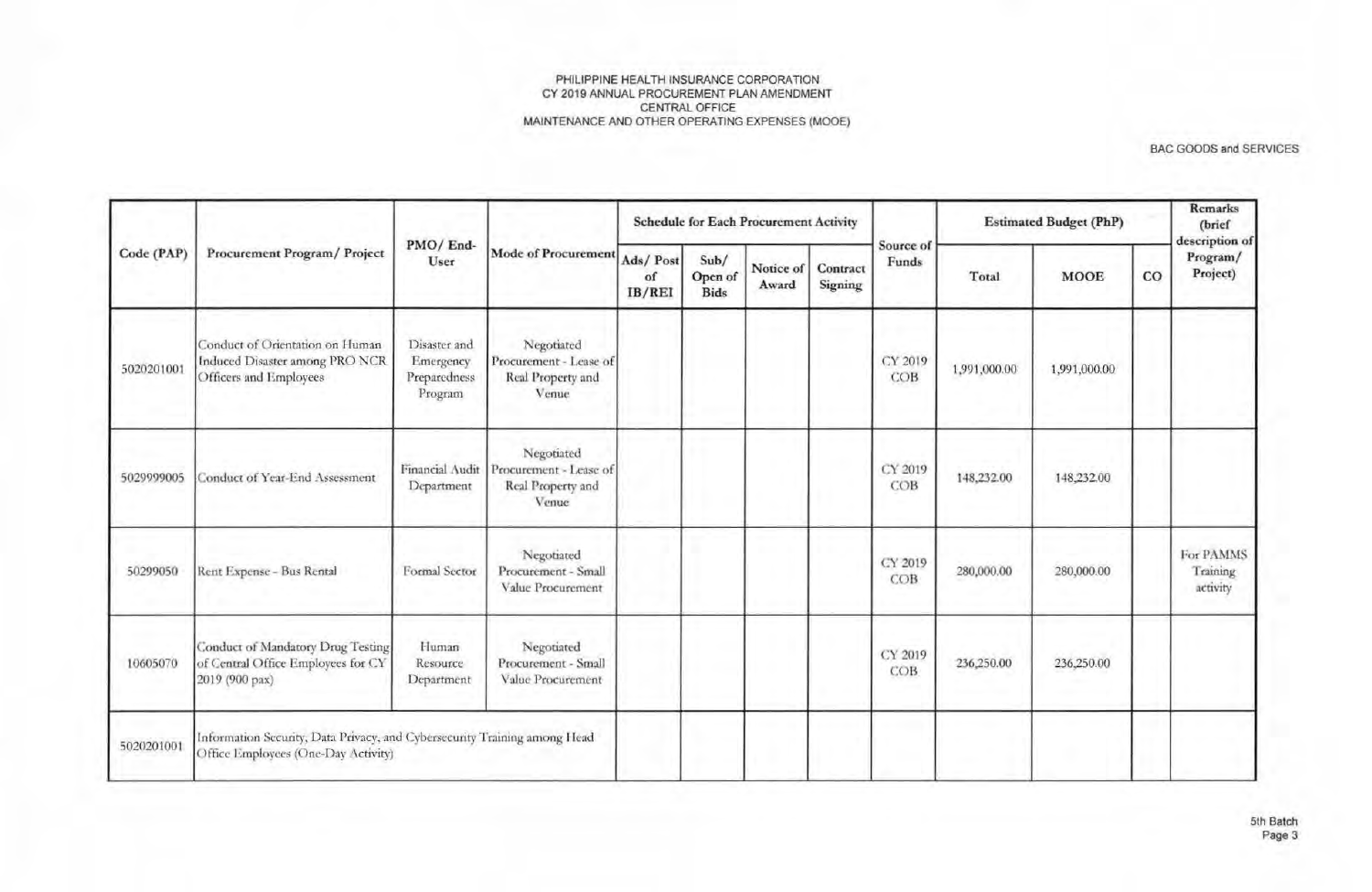| Code (PAP) |                                                                                                                                            | PMO/End-                        |                                                                    |              |                                | <b>Schedule for Each Procurement Activity</b> |                     |                    |              | <b>Estimated Budget (PhP)</b> |             | Remarks<br>(brief<br>description of |
|------------|--------------------------------------------------------------------------------------------------------------------------------------------|---------------------------------|--------------------------------------------------------------------|--------------|--------------------------------|-----------------------------------------------|---------------------|--------------------|--------------|-------------------------------|-------------|-------------------------------------|
|            | Procurement Program/ Project                                                                                                               | User                            | Mode of Procurement Ads/Post                                       | of<br>IB/REI | Sub/<br>Open of<br><b>Bids</b> | Notice of<br>Award                            | Contract<br>Signing | Source of<br>Funds | Total        | <b>MOOE</b>                   | $_{\rm CO}$ | Program/<br>Project)                |
|            | Meals and Venue for the<br>Activity<br>PhilHealth Central Office<br>employees; PhilHealth Officer,<br>Secretariat and Training<br>Provider | Human<br>Resource               | Negotiated<br>Procurement - Lease of<br>Real Property and<br>Venue |              |                                |                                               |                     | CY 2019<br>COB     | 1,665,000.00 | 1,665,000.00                  |             |                                     |
|            | Honorarium Fee (Package Deal)                                                                                                              | Department                      |                                                                    |              |                                |                                               |                     | CY 2019<br>COB     | 500,000.00   | 500,000.00                    |             |                                     |
|            | Contingency                                                                                                                                |                                 |                                                                    |              |                                |                                               |                     | CY 2019<br>COB     | 5,000.00     | 5,000.00                      |             |                                     |
| 5020321005 | 1 unit Glucometer                                                                                                                          | Human<br>Resource<br>Department | Negotiated<br>Procurement - Small<br>Value Procurement             |              |                                |                                               |                     | CY 2019<br>COB     | 1,985.30     | 1,985.30                      |             |                                     |
| 5020201001 | Conduct of Training for IAG Personnel re Risk-Based Internal Auditing and<br>Internal Audit Report Writing                                 |                                 |                                                                    |              |                                |                                               |                     |                    |              |                               |             |                                     |
|            | Risk-Based Internal Auditing                                                                                                               | Human<br>Resource<br>Department | Negotiated<br>Procurement - Lease of<br>Real Property and<br>Venue |              |                                |                                               |                     | CY 2019<br>COB     | 117,000.00   | 117,000.00                    |             |                                     |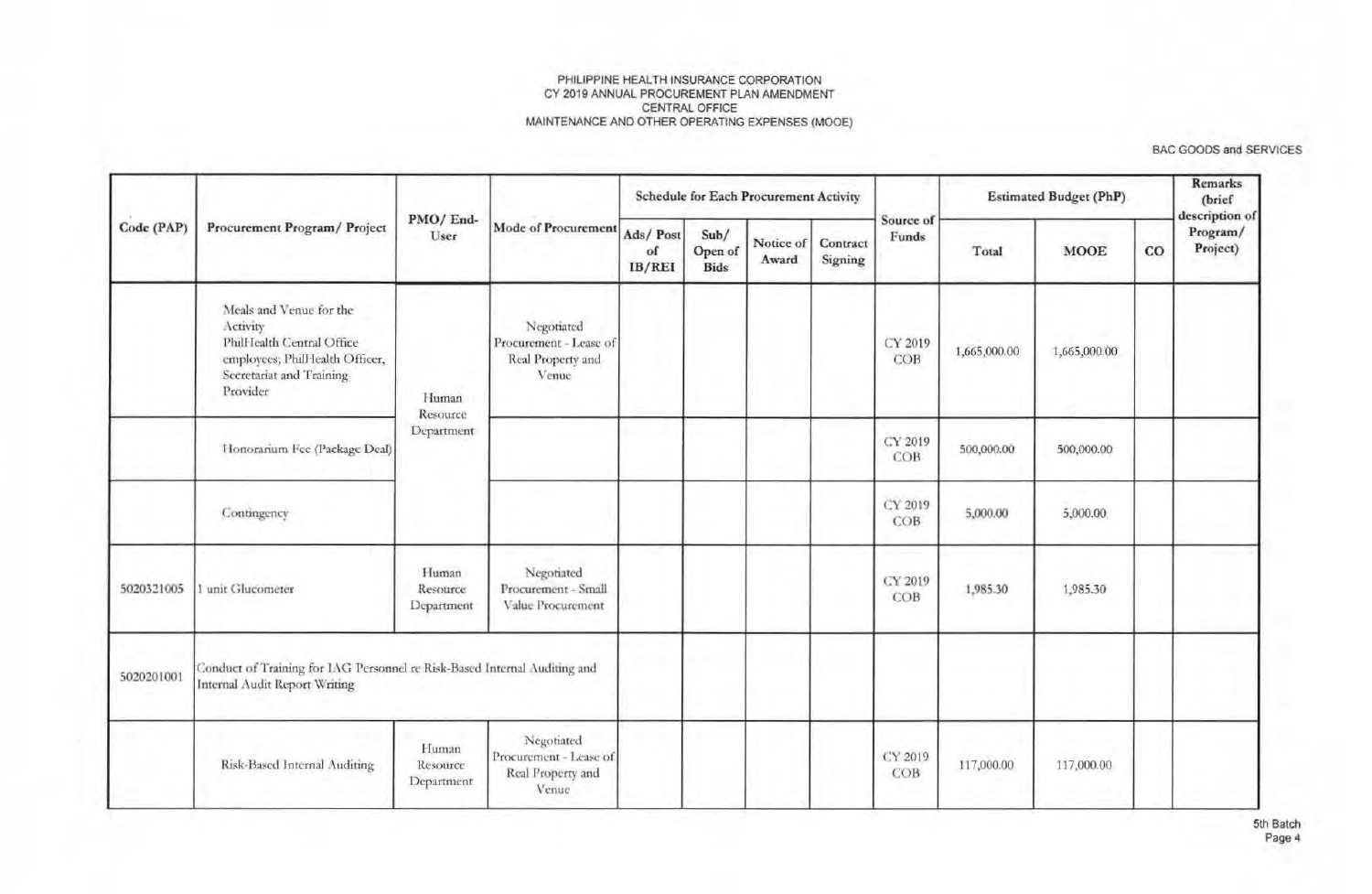×

| Code (PAP) |                                                                |                                 | <b>Mode of Procurement</b>                                         |                          |                                | <b>Schedule for Each Procurement Activity</b> |                     |                    | <b>Estimated Budget (PhP)</b> |             | Remarks<br>(brief<br>description of |                      |
|------------|----------------------------------------------------------------|---------------------------------|--------------------------------------------------------------------|--------------------------|--------------------------------|-----------------------------------------------|---------------------|--------------------|-------------------------------|-------------|-------------------------------------|----------------------|
|            | Procurement Program/ Project                                   | PMO/End-<br>User                |                                                                    | Ads/Post<br>of<br>IB/REI | Sub/<br>Open of<br><b>Bids</b> | Notice of<br>Award                            | Contract<br>Signing | Source of<br>Funds | Total                         | <b>MOOE</b> | $_{\rm CO}$                         | Program/<br>Project) |
|            | Internal Audit Report Writing                                  | Human<br>Resource<br>Department | Negotiated<br>Procurement - Lease of<br>Real Property and<br>Venue |                          |                                |                                               |                     | CY 2019<br>COB     | 117,000.00                    | 117,000.00  |                                     |                      |
|            | Honorarium for Speaker of the<br>Risk-Based Internal Auditing  | Human<br>Resource<br>Department |                                                                    |                          |                                |                                               |                     | CY 2019<br>COB     | 120,000.00                    | 120,000.00  |                                     |                      |
|            | Honorarium for Speaker of the<br>Internal Audit Report Writing | Human<br>Resource<br>Department |                                                                    |                          |                                |                                               |                     | CY 2019<br>COB     | 120,000.00                    | 120,000.00  |                                     |                      |
|            | Contingency                                                    | Human<br>Resource<br>Department |                                                                    |                          |                                |                                               |                     | CY 2019<br>COB     | 10,000.00                     | 10,000.00   |                                     |                      |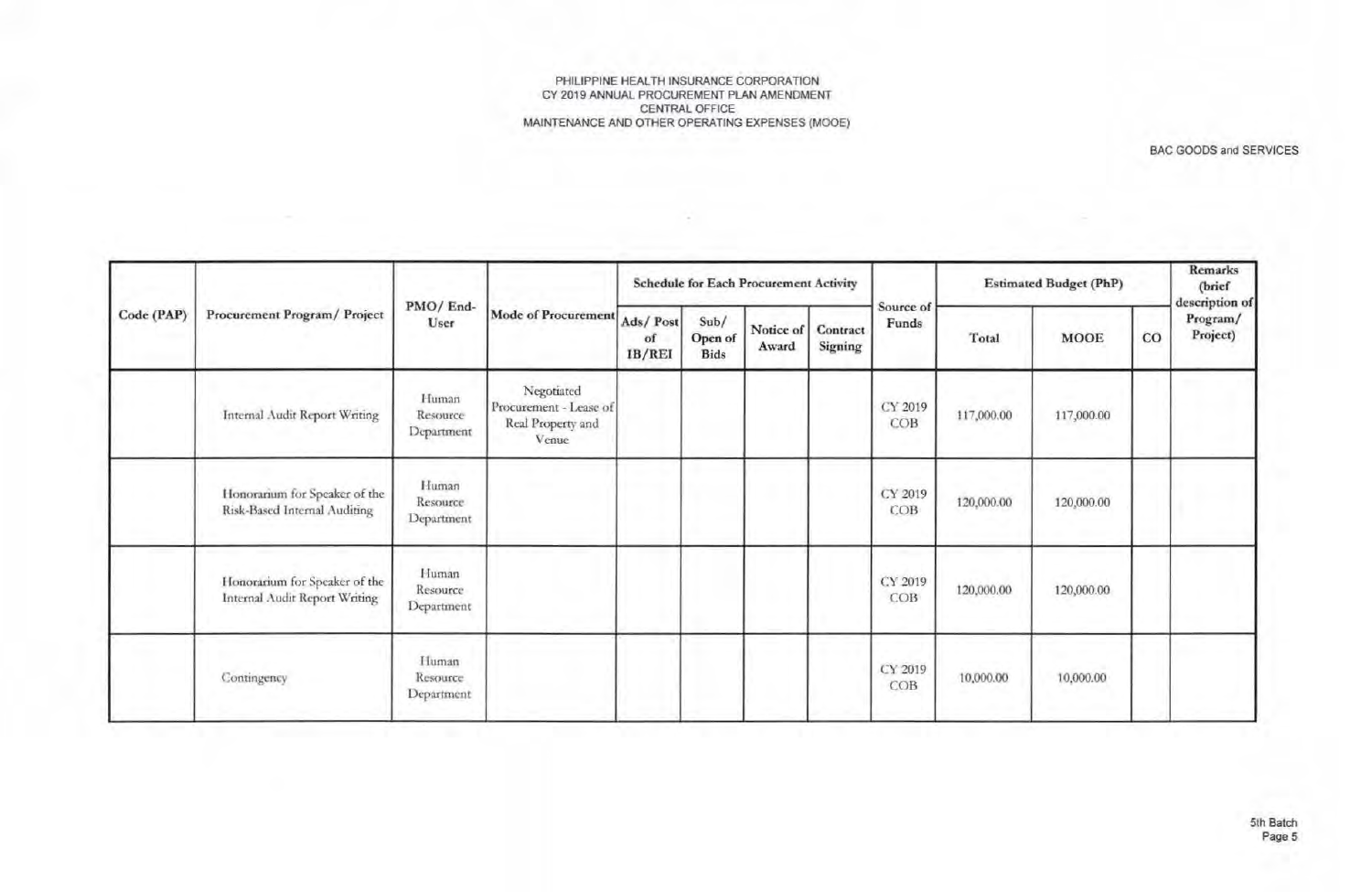|            |                                                                                                                         |                                                       |                                                                    |                          |                                | <b>Schedule for Each Procurement Activity</b> |                     |                    |            | <b>Estimated Budget (PhP)</b> |    | Remarks<br>(brief<br>description of                                                                                                                            |
|------------|-------------------------------------------------------------------------------------------------------------------------|-------------------------------------------------------|--------------------------------------------------------------------|--------------------------|--------------------------------|-----------------------------------------------|---------------------|--------------------|------------|-------------------------------|----|----------------------------------------------------------------------------------------------------------------------------------------------------------------|
| Code (PAP) | Procurement Program/ Project                                                                                            | PMO/End-<br>User                                      | Mode of Procurement                                                | Ads/Post<br>of<br>IB/REI | Sub/<br>Open of<br><b>Bids</b> | Notice of<br>Award                            | Contract<br>Signing | Source of<br>Funds | Total      | <b>MOOE</b>                   | CO | Program/<br>Project)                                                                                                                                           |
| 5029999005 | Consultation and Validation<br>Workshop of PhilHealth's<br>Information System Strategic Plan<br>(ISSP) for CY 2018-2020 | Information<br>Technology<br>Management<br>Department | Negotiated<br>Procurement - Lease of<br>Real Property and<br>Venue |                          |                                |                                               |                     | CY 2019<br>COB     | 830,000.00 | 830,000.00                    |    | To consult with<br>all cost centers.<br>and solicit their<br>inputs to be<br>incorporated in<br>the revision 2<br>of ISSP for the<br>period of CY<br>2018-2020 |
| 5029901002 | Marketing and Promotional -<br>Giveaways/Promotional: 14 pcs.<br>Promotional Acrylic Standee                            | Office of the<br><b>Chief Operating</b><br>Officer    | Negotiated<br>Procurement - Small<br>Value Procurement             |                          |                                |                                               |                     | CY 2019<br>COB     | 16,800.00  | 16,800.00                     |    |                                                                                                                                                                |
| 5029901002 | Marketing and Promotional -<br>Giveaways/Promotional: 14 pcs.<br>Promotional Roll-up Banner                             | Office of the<br>Chief Operating<br>Officer           | Negotiated<br>Procurement - Small<br>Value Procurement             |                          |                                |                                               |                     | CY 2019<br>COB     | 21,500.00  | 21,500.00                     |    |                                                                                                                                                                |
| 5029901002 | Orientation on IRR of Universal<br>Health Care (UHC) Law                                                                | Overseas<br>Filipinos<br>Program                      | Negotiated<br>Procurement - Lease of<br>Real Property and<br>Venue |                          |                                |                                               |                     | CY 2019<br>COB     | 563,000.00 | 563,000.00                    |    |                                                                                                                                                                |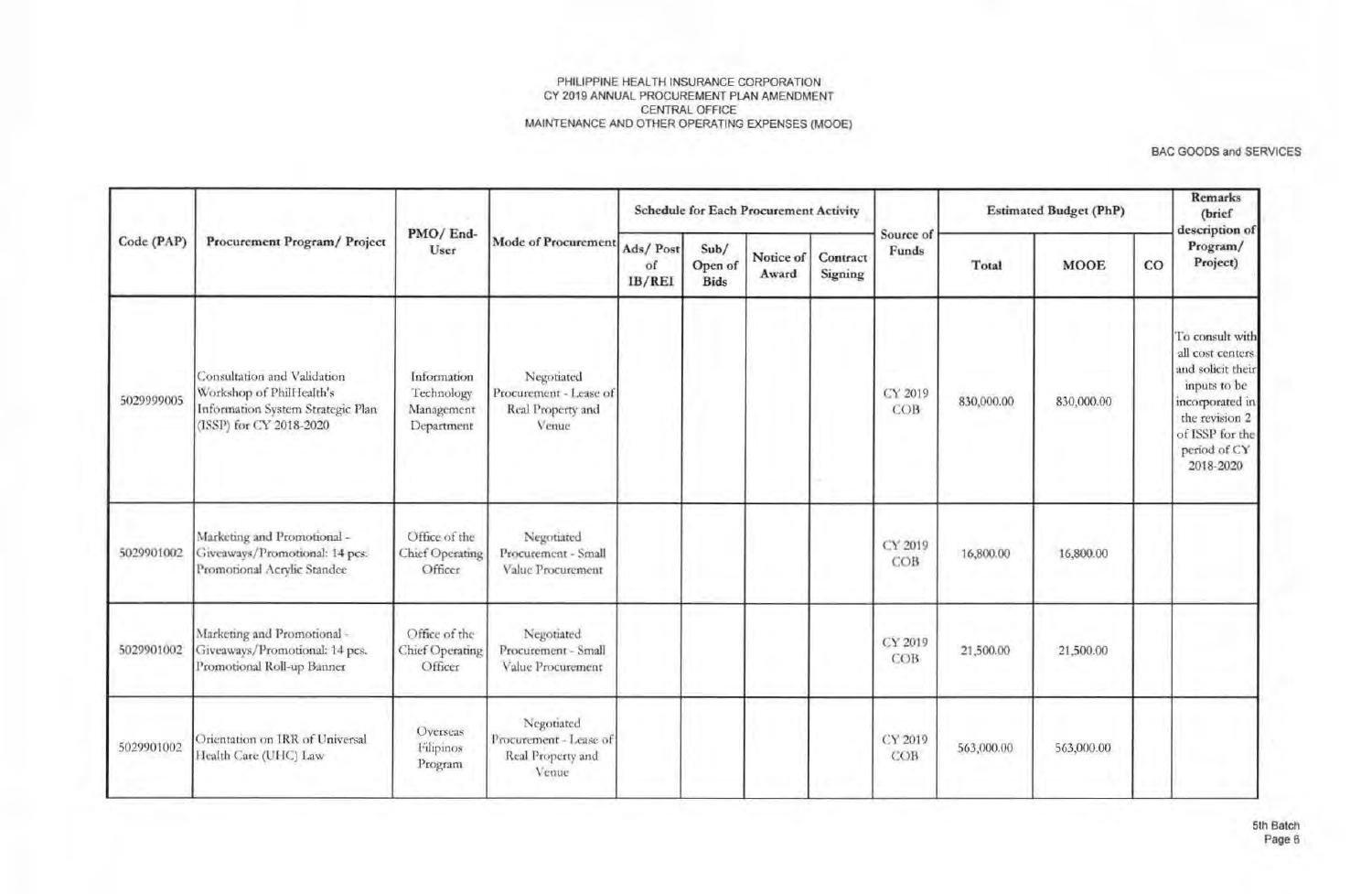| Code (PAP) |                                                                                 |                                                           |                                                                    |                          |                                | <b>Schedule for Each Procurement Activity</b> |                     |                                  |            | <b>Estimated Budget (PhP)</b> | CO | Remarks<br>(brief<br>description of                         |
|------------|---------------------------------------------------------------------------------|-----------------------------------------------------------|--------------------------------------------------------------------|--------------------------|--------------------------------|-----------------------------------------------|---------------------|----------------------------------|------------|-------------------------------|----|-------------------------------------------------------------|
|            | Procurement Program/ Project                                                    | PMO/End-<br>User                                          | Mode of Procurement                                                | Ads/Post<br>of<br>IB/REI | Sub/<br>Open of<br><b>Bids</b> | Notice of<br>Award                            | Contract<br>Signing | Source of<br>Funds               | Total      | <b>MOOE</b>                   |    | Program/<br>Project)                                        |
| 5020301001 | 16 pcs. Auto Supply Back Rest,<br>Standard                                      | Physical<br>Resources and<br>Infrastructure<br>Department | Negotiated<br>Procurement - Small<br>Value Procurement             |                          |                                |                                               |                     | CY 2019<br>COB                   | 12,800.00  | 12,800.00                     |    | Decrease in<br>quantity due to<br>increase in unit<br>price |
| 5020201001 | 2019 Conduct of Certificate Course on ICD-10 Coding in PRO 8 (Tacloban<br>City) |                                                           |                                                                    |                          |                                |                                               |                     |                                  |            |                               |    |                                                             |
|            | Training Venue and<br>Accommodation                                             | Social Health<br>Insurance<br>Academy                     | Negotiated<br>Procurement - Lease of<br>Real Property and<br>Venue |                          |                                |                                               |                     | PhilHealth-<br>PTI Trust<br>Fund | 281,700.00 | 281,700.00                    |    |                                                             |
|            | <b>Training Materials</b>                                                       | Social Health<br>Insurance<br>Academy                     | Negotiated<br>Procurement - Small<br>Value Procurement             |                          |                                |                                               |                     | PhilHealth-<br>PTI Trust<br>Fund | 29,250.00  | 29,250.00                     |    |                                                             |
|            | Contingency                                                                     | Social Health<br>Insurance<br>Academy                     |                                                                    |                          |                                |                                               |                     | PhilHealth-<br>PTI Trust<br>Fund | 5,000.00   | 5,000.00                      |    |                                                             |
| 5020201001 | 2019 Conduct of Certificate Course on ICD-10 Coding in 4 Regions                |                                                           |                                                                    |                          |                                |                                               |                     |                                  |            |                               |    |                                                             |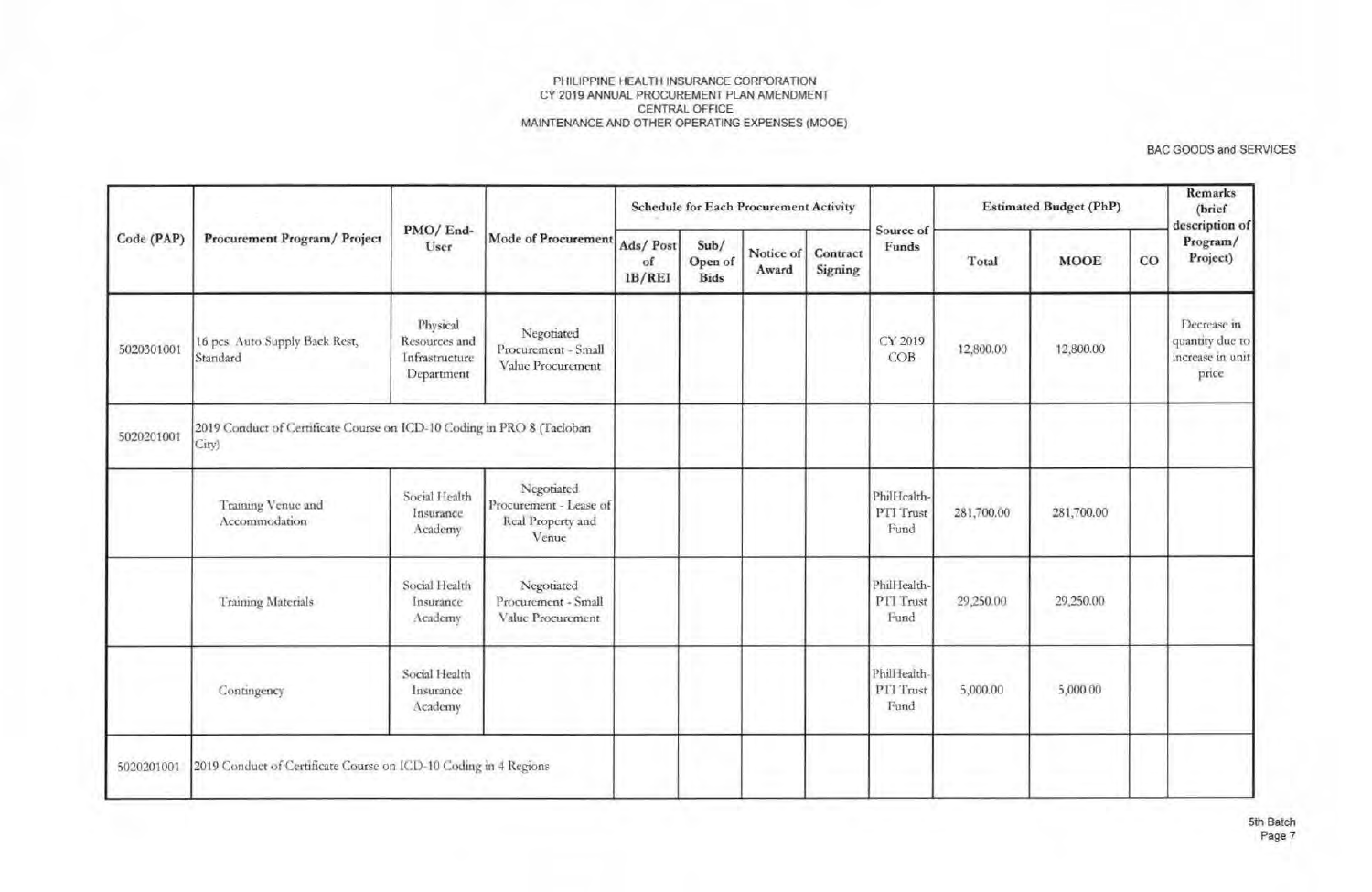|            | Procurement Program/ Project        |                                       |                                                                    |                          |                                | <b>Schedule for Each Procurement Activity</b> |                     |                                    | <b>Estimated Budget (PhP)</b> |             | Remarks<br>(brief<br>description of |                      |
|------------|-------------------------------------|---------------------------------------|--------------------------------------------------------------------|--------------------------|--------------------------------|-----------------------------------------------|---------------------|------------------------------------|-------------------------------|-------------|-------------------------------------|----------------------|
| Code (PAP) |                                     | PMO/End-<br>User                      | Mode of Procurement                                                | Ads/Post<br>of<br>IB/REI | Sub/<br>Open of<br><b>Bids</b> | Notice of<br>Award                            | Contract<br>Signing | Source of<br>Funds                 | Total                         | <b>MOOE</b> | $_{\rm CO}$                         | Program/<br>Project) |
|            | PRO NCR                             |                                       |                                                                    |                          |                                |                                               |                     |                                    |                               |             |                                     |                      |
|            | <b>Catering Services</b>            | Social Health<br>Insurance<br>Academy | Negotiated<br>Procurement - Small<br>Value Procurement             |                          |                                |                                               |                     | Phill lealth-<br>PTI Trust<br>Fund | 41,250.00                     | 41,250.00   |                                     |                      |
|            | <b>Training Materials</b>           | Social Health<br>Insurance<br>Academy | Negotiated<br>Procurement - Small<br>Value Procurement             |                          |                                |                                               |                     | Phili Iealth<br>PTT Trust<br>Fund  | 13,000.00                     | 13,000.00   |                                     |                      |
|            | Contingency                         | Social Health<br>Insurance<br>Academy |                                                                    |                          |                                |                                               |                     | Phill lealth<br>PTI Trust<br>Fund  | 5,000.00                      | 5,000.00    |                                     |                      |
|            | PRO 7 - Cebu                        |                                       |                                                                    |                          |                                |                                               |                     |                                    |                               |             |                                     |                      |
|            | Training Venue and<br>Accommodation | Social Health<br>Insurance<br>Academy | Negotiated<br>Procurement - Lease of<br>Real Property and<br>Venue |                          |                                |                                               |                     | Phill lealth-<br>PTI Trust<br>Fund | 670,000.00                    | 670,000.00  |                                     |                      |
|            | <b>Training Materials</b>           | Social Health<br>Insurance<br>Academy | Negotiated<br>Procurement - Small<br>Value Procurement             |                          |                                |                                               |                     | Phill lealth-<br>PTI Trust<br>Fund | 58,500.00                     | 58,500.00   |                                     |                      |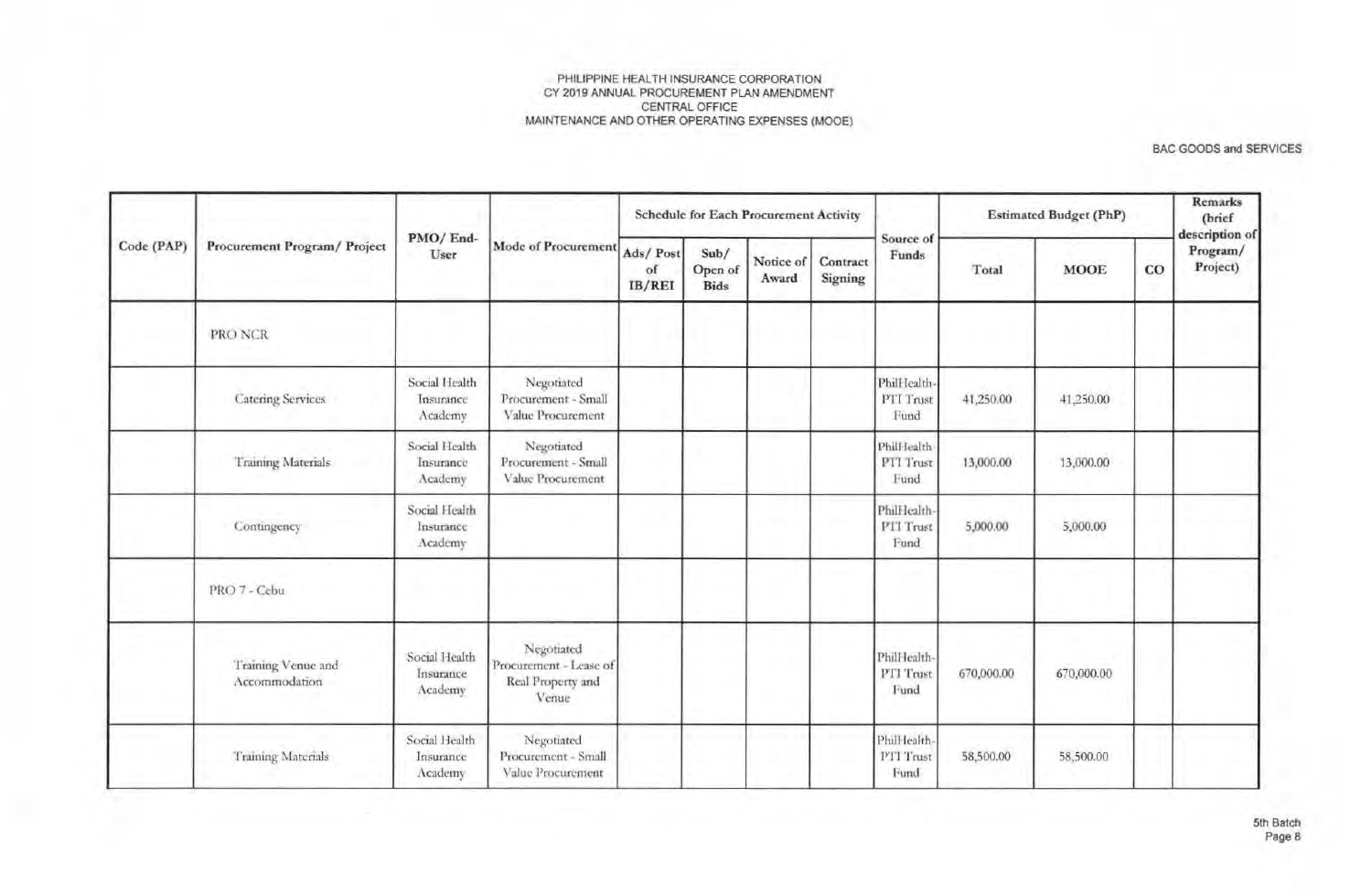|            |                                                |                                           |                                                                    |                          |                                | <b>Schedule for Each Procurement Activity</b> |                     |                                    | <b>Estimated Budget (PhP)</b> |              |    | Remarks<br>(brief<br>description of                                                        |
|------------|------------------------------------------------|-------------------------------------------|--------------------------------------------------------------------|--------------------------|--------------------------------|-----------------------------------------------|---------------------|------------------------------------|-------------------------------|--------------|----|--------------------------------------------------------------------------------------------|
| Code (PAP) | Procurement Program/ Project                   | PMO/End-<br>User                          | Mode of Procurement                                                | Ads/Post<br>of<br>IB/REI | Sub/<br>Open of<br><b>Bids</b> | Notice of<br>Award                            | Contract<br>Signing | Source of<br><b>Funds</b>          | Total                         | <b>MOOE</b>  | CO | Program/<br>Project)                                                                       |
|            | Contingency                                    | Social Health<br>Insurance<br>Academy     |                                                                    |                          |                                |                                               |                     | Phill Iealth-<br>PTI Trust<br>Fund | 10,000.00                     | 10,000.00    |    |                                                                                            |
|            | PRO 4B - Batangas                              |                                           |                                                                    |                          |                                |                                               |                     |                                    |                               |              |    |                                                                                            |
|            | Training Venue and<br>Accommodation            | Social Health<br>Insurance<br>Academy     | Negotiated<br>Procurement - Lease of<br>Real Property and<br>Venue |                          |                                |                                               |                     | Phill Icalth-<br>PTI Trust<br>Fund | 281,700.00                    | 281,700.00   |    |                                                                                            |
|            | <b>Training Materials</b>                      | Social Health<br>Insurance<br>Academy     | Negotiated<br>Procurement - Small<br>Value Procurement             |                          |                                |                                               |                     | Phill Icalth-<br>PTI Trust<br>Fund | 29,250.00                     | 29,250.00    |    |                                                                                            |
|            | Contingency                                    | Social Health<br>Insurance<br>Academy     |                                                                    |                          |                                |                                               |                     | PhilHealth-<br>PTI Trust<br>Fund   | 5,000.00                      | 5,000.00     |    |                                                                                            |
| 50201010   | Traveling Expenses - Conduct of<br><b>PPES</b> | Standards and<br>Monitoring<br>Department |                                                                    |                          |                                |                                               |                     | CY 2019<br>COB                     | 6,579,531.00                  | 6,579,531.00 |    | For PCARES<br>assigned to<br>HCI that is<br>beyond 50 km<br>redius from<br>their residence |